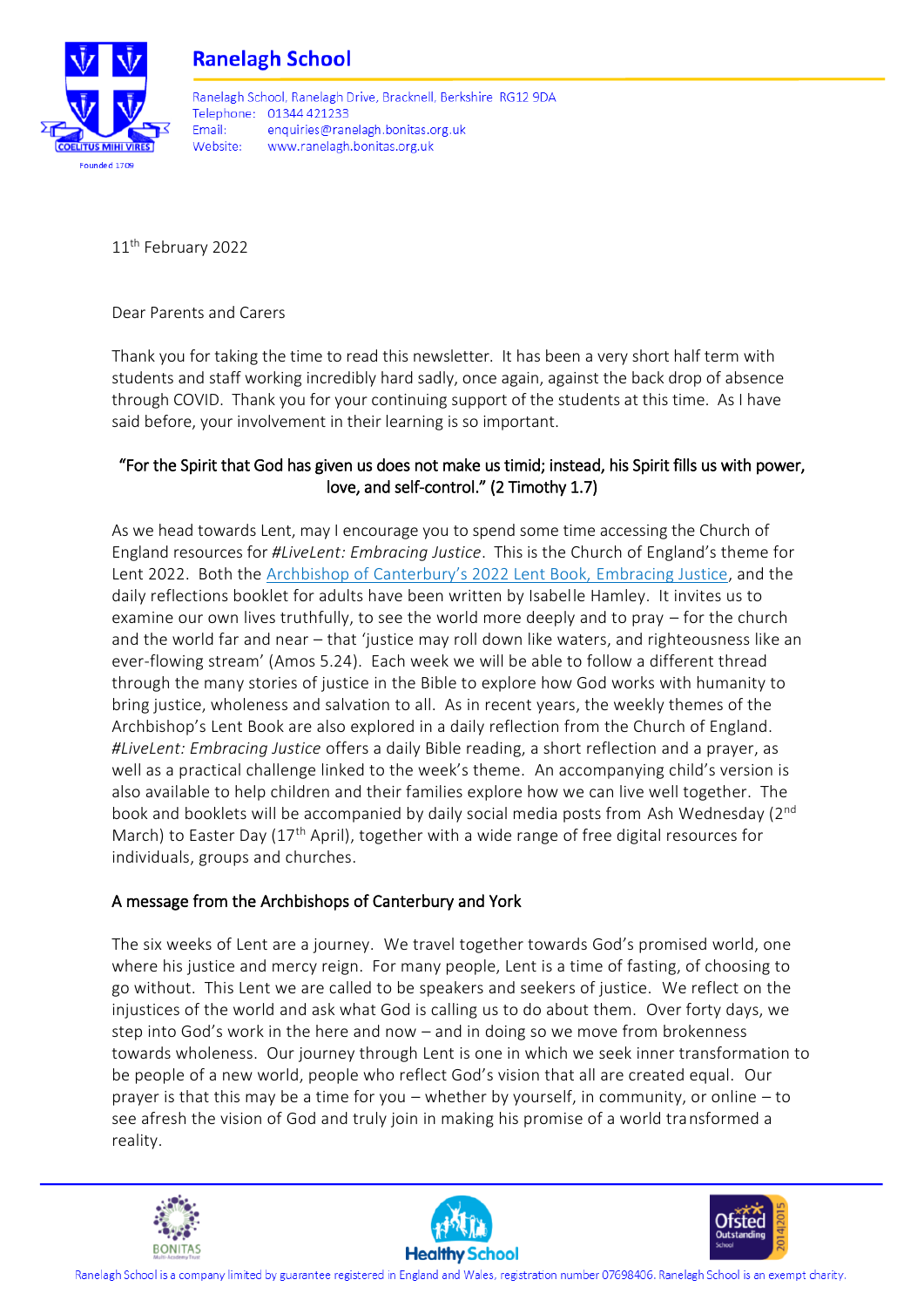#### A message from Adrian Laws, our Chaplaincy Team Leader

We are entering the half term break and are moving towards Lent. For our school this will begin with students making their way to Holy Trinity Church for a communion service on Ash Wednesday. The day signifies the time Jesus went into the wilderness to be tested and tempted.

As we edge towards the end of the restrictions brought in during the pandemic it feels as if we've all been tested, some of us to the point of losing jobs, losing purpose, losing hope and worse case losing friends or family. As we do enter the later stages I ask you to focus on what Jesus must have felt like at this time as he had no food, no water and Satan constantly teasing and testing Him. The feeling of relief and freedom he must have experienced as He was able to get back to normality, to once again meet up with his friends and to do the things that had been denied him. There are so many similarities between His struggle and ours in a world under attack by a virus during the pandemic. Thankfully light is cast out darkness and with it comes a new season of hope. With spring and then summer on the horizon I can really see that light and that hope, the thought of sunny days, summer holidays, meaningful time with friends and family and the chance to allow COVID 19 to become a part of history. Many give up something for Lent in remembrance of Jesus in the wilderness and if that's you I commend and salute you. If, however, you don't feel called to give up something why not reverse it? For forty days perhaps look to perform more acts of kindness, be a support to someone, check in on people and generally aim to make your interactions with people a more positive experience. This is a highly contagious act and perhaps it might turn in to a habit!

Finally, I am excited to share that, from Monday  $7<sup>th</sup>$  until Friday  $11<sup>th</sup>$  March, there will be a prayer space opening for all students and staff to attend in the school. I am excited as this is happening for the first time since the pandemic. I am hopeful that this space allows the school to join together in prayer, in thanks and as a connected family.

Have a wonderful half term break, come back refreshed, and be mindful that sunshine, light and hope await us all. Love & Blessings.

#### Testing during the half term holiday

There is no requirement for students and staff to continue to test over the half term break. I would ask that all students and staff do test on the morning of Tuesday 22<sup>nd</sup> February or the evening before if this is not possible. Please report all test outcomes via this [link](https://forms.office.com/r/MJ78JE0dSv) and, if the LFD test is positive, notify the school immediately via telephone or email. If you need more tests, you are able to collect them from pharmacies, community centres such as a library and COVID 19 test sites. You are also able to place an online order following this [link.](https://www.gov.uk/order-coronavirus-rapid-lateral-flow-tests)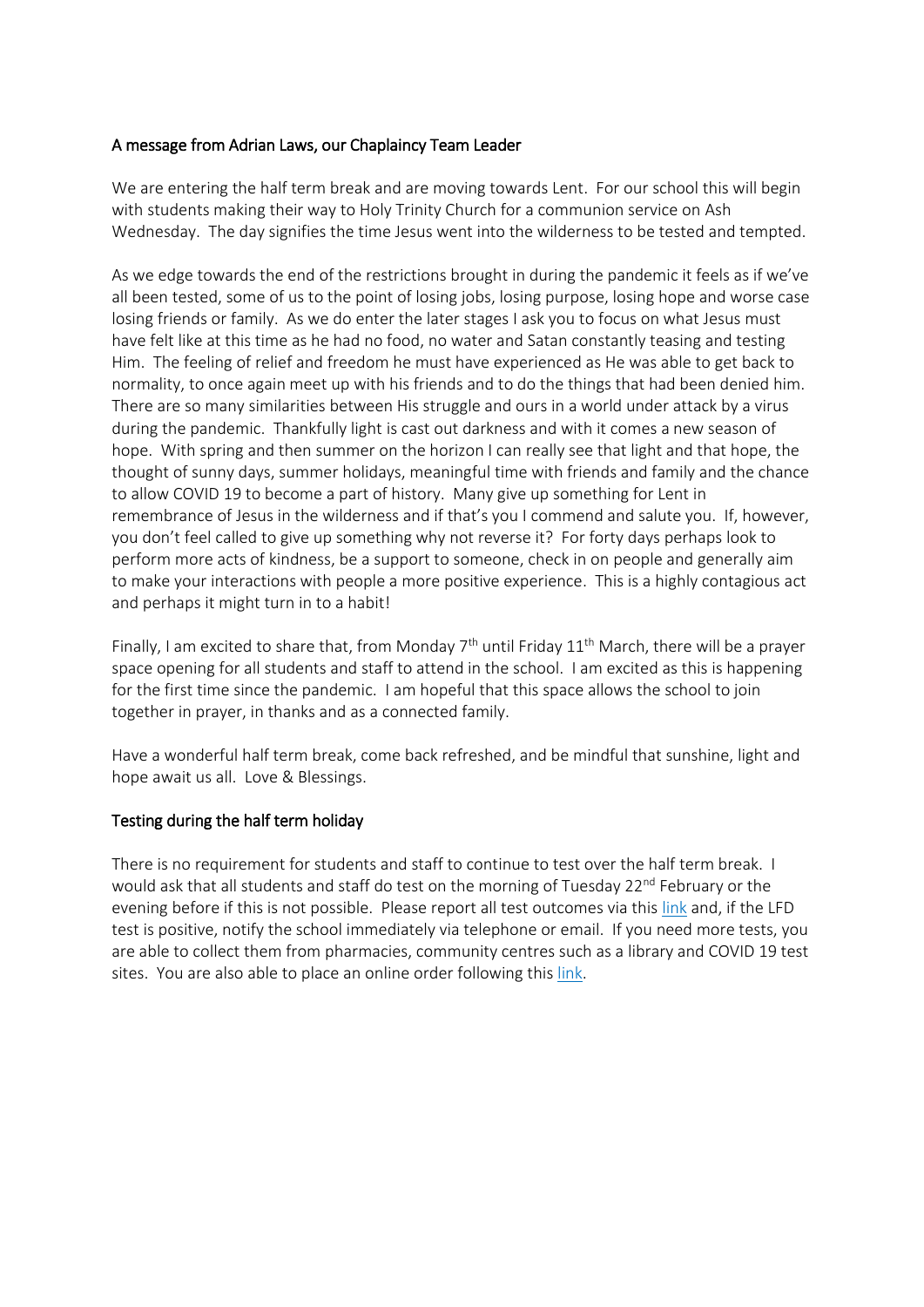#### DEPARTMENT NEWS

#### Library

Ranelagh students celebrated Harry Potter Book Night on Thursday 3<sup>rd</sup> February with a magical quiz to test their wizarding knowledge. The library was fit to bursting with Potterheads – there were definitely no muggles present! All 11 teams, big and small, showed they were prepared to tackle any challenge, face any Dark Lord, to prove they had what it takes to win the title of Quizzarding Champions.

20 questions were asked, but this seemed nothing to these enthusiasts – most teams reaching mighty scores of 15 or more. Well done to everyone who took part.



However, in the end, there was only one winning team with a whomping willow of a score, 19 – The Sorting Hats! Congratulations to this deserving year 9 team: Finnley Knapp (9W), Liam Coggins (9W) and Benjamin Spring (9X).

#### PE

#### School Cross-Country Championships

On Saturday 22<sup>nd</sup> January, 42 of our students took part in the Berkshire School Cross Country Championships held at Newbury Showground. They competed against some of the best crosscountry runners from across Berkshire.

There were some outstanding performances from Year 7 all the way through to Year 13. As a result of this, we have had numerous runners selected to represent Berkshire in an inter-counties fixture on Saturday 5th February (to qualify you needed to finish in the top-16 in the race) with the possibility to qualify for the English Schools Cross Country Championships in Kent on Saturday 19th March.

The stand out performances came from Edward Conaghan (7th) in the Year 7 Boys race, James Farley (11th) and John Youd (15th) in the Year 8 and 9

Boys race, Abi Farley came 1st the Year 8 and 9 Girls race, George Thomas (3rd) in the Year 10 and 11 Boys race, Ella Davey (3rd) in the Year 10 and 11 Girls race and Jasmine Young (4th) in the 6th Form race. There were also many team successes. Teams consisted of the first four runners from each school finishing and the team with the lowest score takes the title. The Year 10 and 11 Girls won the team competition with Ella Davey (3rd), Amelia Murphy (21st), Rhianna Battersby (26th) and Zoe Horsfield (27th). Our Year 7 Boys 'A' team (the first four Ranelagh runners to finish) finished 3rd in the team competition with Edward Conaghan (7th), Jack Gregson (17th), Will Jones (24th) and Ben Norton (25th). The Year 10 and 11 Boys finished 2nd with George Thomas (3rd), George Riley (26th), Theo Robinson (31st) and Ben Burton (41st).

All our students performed admirably and were a credit to our school.

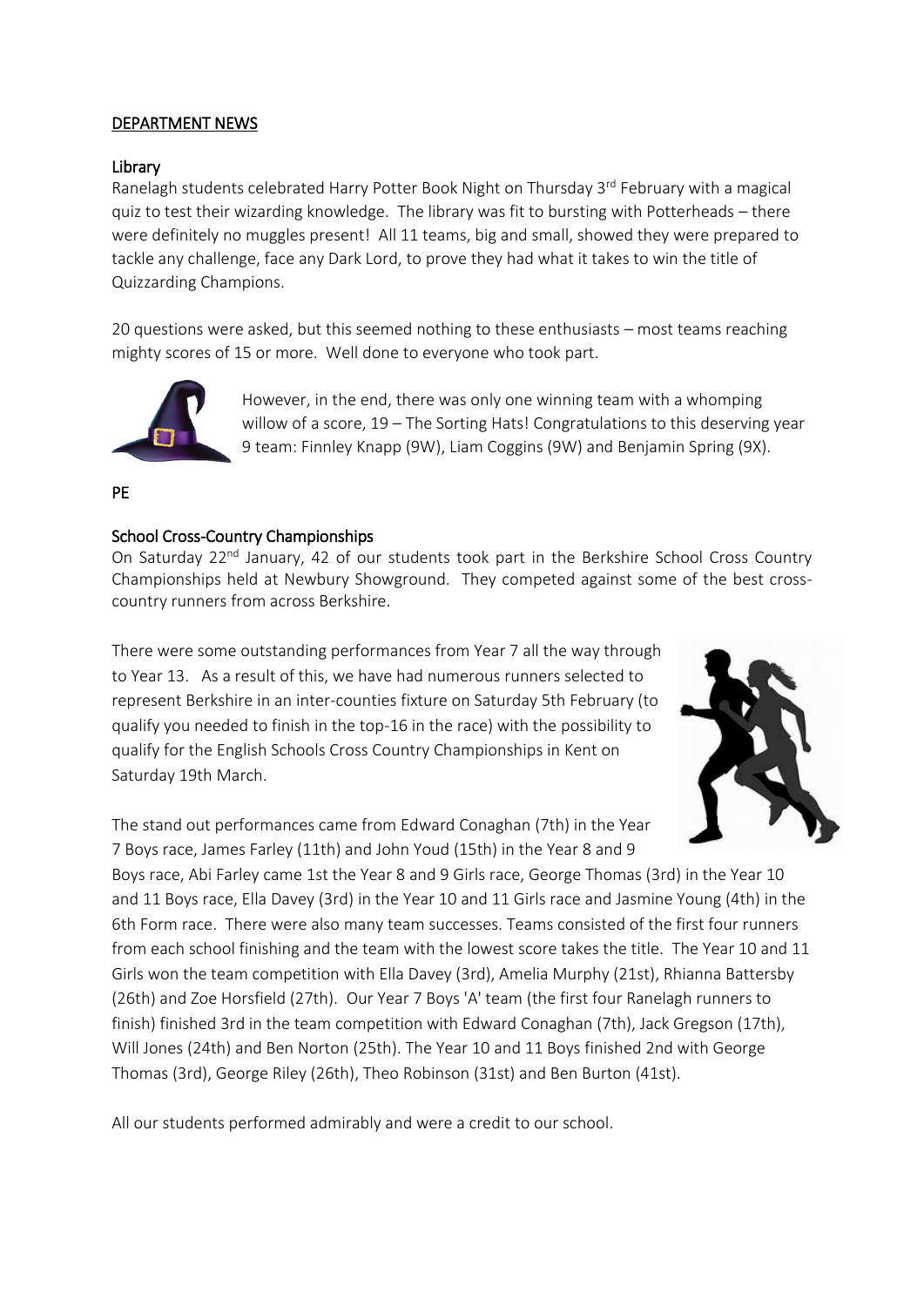#### CLUBS AND ACTIVITIES

A list of enrichment opportunities available to students can be found using the following link: <https://www.ranelagh.bracknell-forest.sch.uk/school-information/clubs-and-activities/> Please encourage your child to take part in some of the activities on offer. They provide a great opportunity to make new friends and develop different skills.

#### Ranelagh Craft Club

Students at Ranelagh have been attending a new club at lunchtimes on Tuesdays for those who love to craft with Miss Nicklen and Miss Turner. Creations made so far have included bookmarks, pom-poms, Christmas tree decorations, jewellery and a fantastic pom-pom wreath, a team effort from the crafting club which proudly hung on Mr Griffith's door over the Christmas period. Hugo, our school Therapy dog also enjoys the talents of the students' craft making in the form of toys.



Projects starting soon are for special days such as Mother's Day, Valentine's day and holidays in the Christian Calendar.

We are keen on recycling and creating less waste so, if you attend the club, we are asking if you have any materials at home you no longer use that you think may be useful for the Ranelagh Craft Club please do bring them along with you.



If you have an old unloved jeans, we are currently looking for denim to create a 'snuffle mat,' for Hugo which will be used with students during sessions with him, so if you have any old jeans, please drop them in to reception.

Craft Club has been a confidence booster for students, especially for the year 7s who regularly attend and a offers a chance for

students to have good social interaction and make new friends. Students who have attended have now created strong bonds with each other whilst doing something fun, creative and mindful.



#### ROUTINE INFORMATION

#### School opening times

The School Office will be closed over the February half term break.

#### Absence

If your child is displaying the symptoms of COVID-19 or is unwell and unable to attend school, please inform the school early on the first day of absence (by telephone before 9.00am – select option 1 and leave message on the answerphone) and on each subsequent day of absence. If we have not received a message or you do not give the reason for your child's absence the school will contact you. Whilst we encourage prompt arrival to school please also remind your child to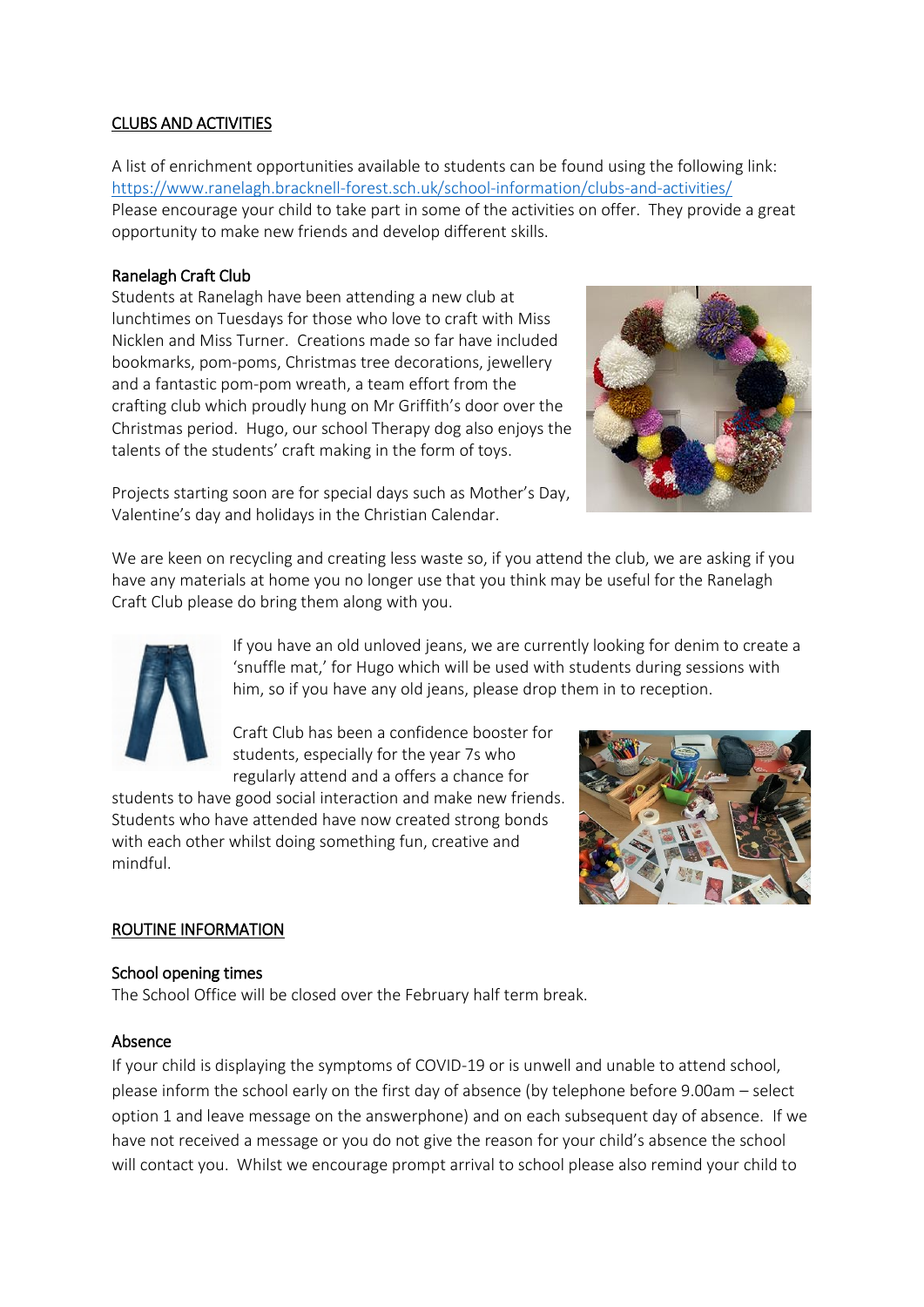sign in at reception if they miss registration. Please refer to the Attendance: School Practice Reference checklist, which is on the school's website.

Please ensure you complete a Notification of Absence form when your child returns to school following illness. This can be found on the school's website.

Further information regarding attendance can be found on the website: <https://ranelagh.bonitas.org.uk/school-information/attendance/>

#### SUPPORT FOR THE SCHOOL

PTA – The PTA Newsletter and information sheet (Appendix 1).

Friends of Ranelagh – News and updates (Appendix 2).

#### DATES FOR YOUR DIARY

#### Please note that after half-term, school re-opens on Tuesday 22<sup>nd</sup> February.

| Monday 14 - Monday 21 February | <b>Half Term</b>                                        |
|--------------------------------|---------------------------------------------------------|
| Wednesday 23 February          | Year 8 Parent-Carer Consultation evening (online)       |
| Tuesday 1 March                | Year 10 Parent-Carer Consultation evening (online)      |
| Wednesday 2 March              | Ash Wednesday - Holy Communion, Holy Trinity Church     |
| Friday 4 March                 | Year 8 The Globe Players: Macbeth                       |
| Friday 11 March                | Year 7 Animal Roadshow in School                        |
| Wednesday 16 March             | Year 12 Parent-Carer Consultation evening (online)      |
| Thursday 17 March              | Bronze DofE practice expedition to Swinley Forest (Year |
|                                | 10)                                                     |
| Thursday 31 March              | Year 12 & 13 Art visit to Cornwall                      |
| Friday 1 <sup>st</sup> April   | <b>End of Term</b>                                      |
| Sunday 3 April                 | Year 12 & 13 Art visit to Cornwall - returns            |
| Monday 4 - Monday 18 April     | Easter Holidays                                         |
| Tuesday 19 April               | <b>Start of Summer Term</b>                             |
|                                | <b>Summer Uniform</b>                                   |
| Thursday 21 April              | Year 12 Geography visit to Windsor/Bracknell            |
| Friday 22 April                | Year 10 The Globe Players: Romeo & Juliet               |
| Tuesday 26 April               | Whole School Photo                                      |
|                                | Year 12 Geography visit to Studland                     |
| Wednesday 27 April             | Ranelagh Musician of the Year grand final 7pm           |
| Monday 2 May                   | <b>Bank Holiday</b>                                     |
| Monday 9 May                   | Year 10 Geography visit to Dinton                       |
| Friday 13 May                  | Boys' track & field cup county regional                 |
|                                | Year 10 Bronze DofE expedition to Henley                |
| Saturday 14 May                | Girls' track and field cup county regional              |
|                                | Year 10 Bronze DofE expedition to Henley                |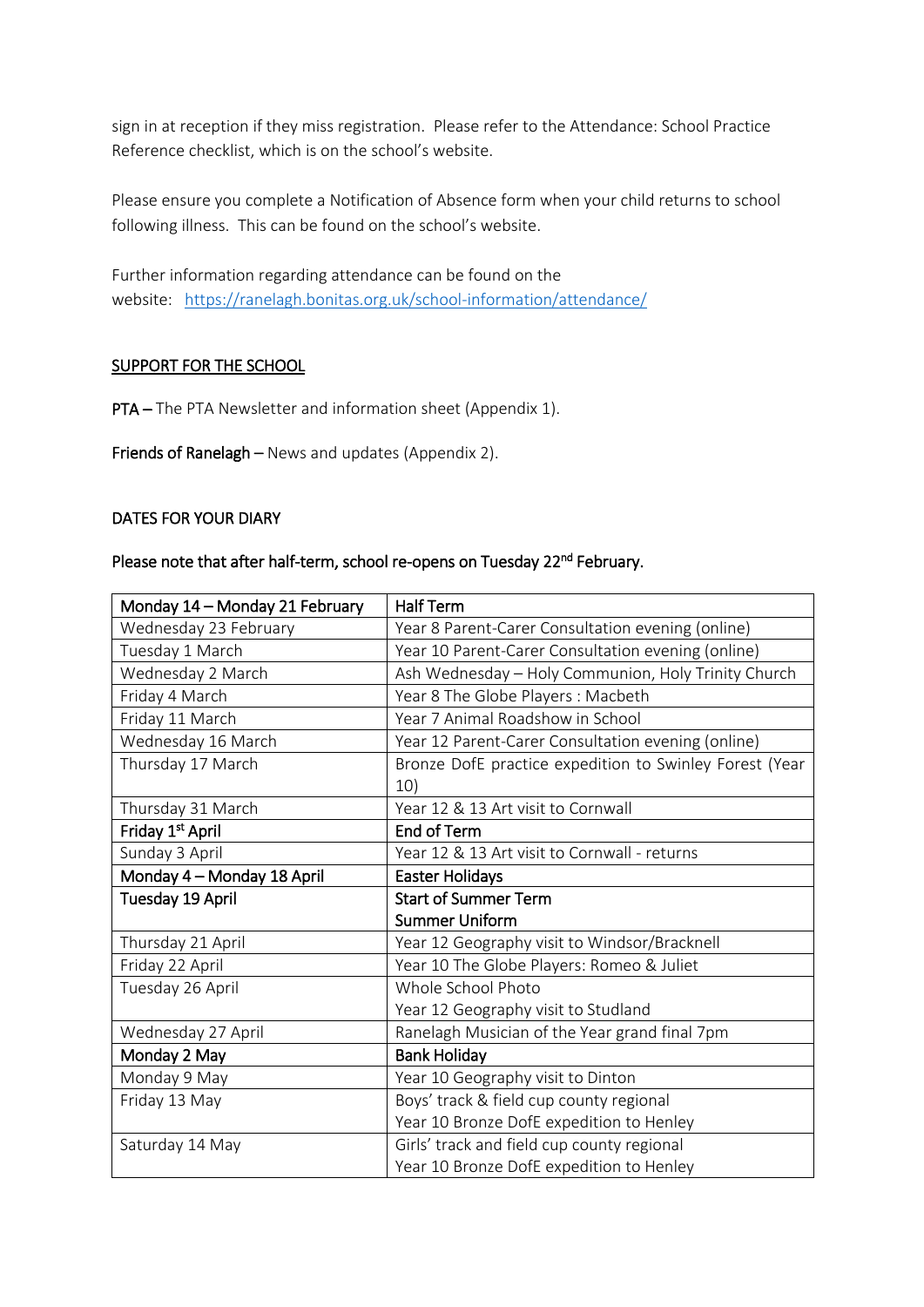| Monday 16 May                 | Year 10 Art trip to London                     |
|-------------------------------|------------------------------------------------|
| Thursday 19 May               | Year 10 Art visit to London gallery            |
| Thursday 26 May               | Holy Communion/Ascension Day - School Hall 9am |
| Monday 30 May - Friday 3 June | Half term                                      |
| Saturday 4 June               | Year 7 Bracknell Athletics                     |

#### And finally…

I would like to wish you all a lovely half term holiday. I hope you all have a relaxing time over the coming week and that you are able to catch up with family and friends. I look forward to seeing the students back in school on Tuesday 22nd February.

Yours sincerely

 $\sqrt{2}$ 

Mr T R S Griffith Headteacher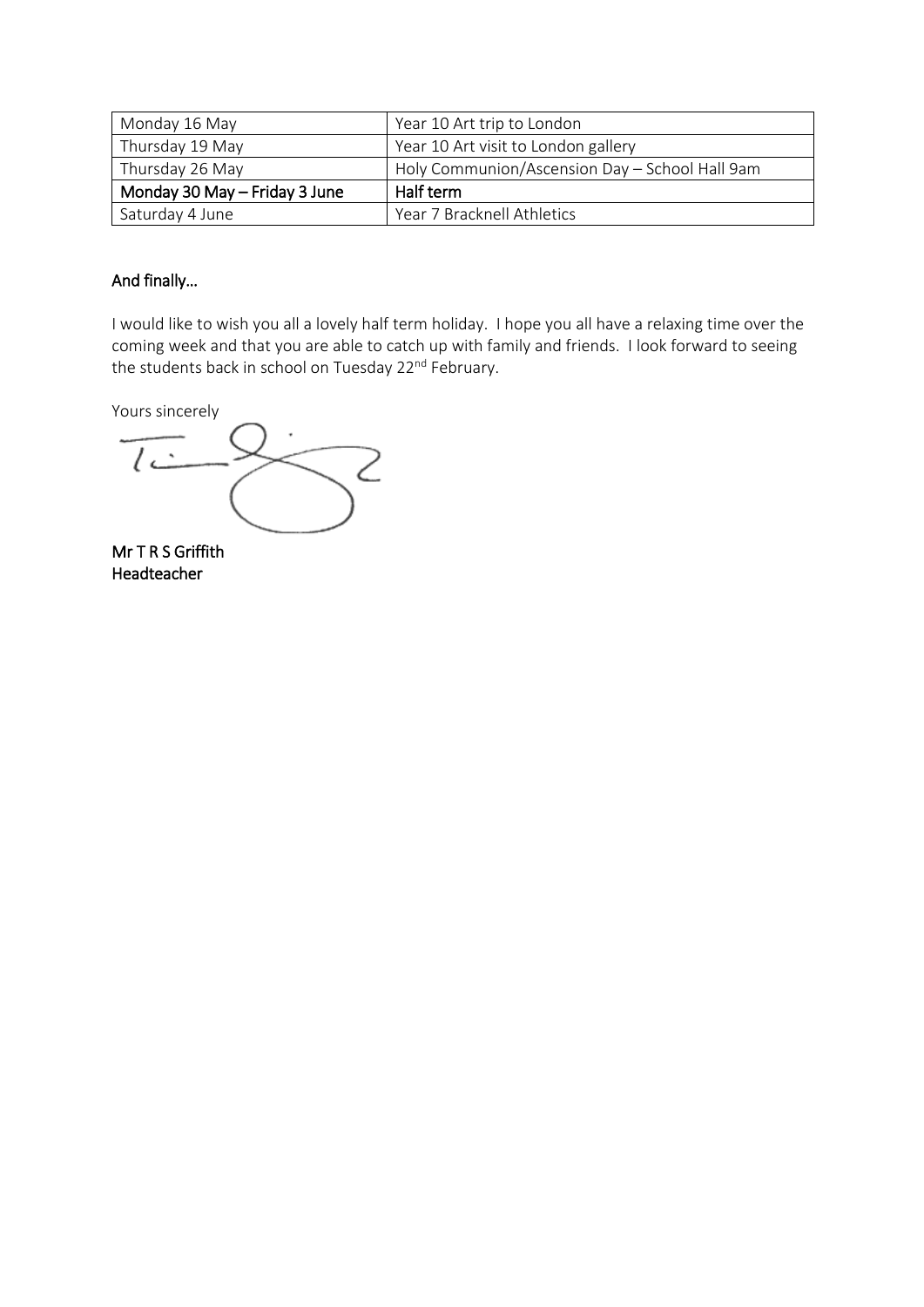

## <span id="page-6-1"></span>Ranelagh School Parent Teacher Association (PTA)

PTA HALF TERM UPDATE



February 2022

#### **FUNDRAISING & SPENDING UPDATE**



In our meeting at the end of January, the PTA committed to pay £9,000 on new music software, ovens and oven servicing, equipment to refurbish the breathing space, new science equipment, DT equipment, two new table tennis tables and some new gym mats. We know that equipment will benefit every Ranelagh pupil in some way and we have already had messages of thanks from department heads saying how much difference that equipment will make!

We have managed to raise just over £6,700 this year so far, which is a great start, but we still have a way to go to reach our £15,500 target to fund a year's worth of youth counselling, new bike storage racks and the first year's lease of a new school minibus on top of the school equipment we have already funded.

A huge THANK YOU to each and every one of you who has supported the fundraising events and initiatives that have helped us so far. **We have several more fundraising activities planned for this term AND various opportunities to support us - see below for details!**

### **DATES FOR YOUR DIARY NOW until Thursday 24th Feb** – [Bag2School](#page-6-0) collection **Saturday 26th Feb** - [SHU sale, 1](#page-6-1)2-3pm **Saturday 26th March** – [Quiz night](#page-7-0) Dates for your dia **Thursday 12th May** – PTA [meeting](#page-7-1) **Summer term** (dates TBC) – [Fundraising](#page-8-0) auction **Saturday 2 nd July** – Founders Day

#### <span id="page-6-0"></span>**Bag2School collection**



**We are having another Bag2School collection shortly after half term**. We are collecting clothes, paired shoes, handbags, belts, accessories and more – see the full list at<https://bag2school.com/what-we-collect> (n.b. we cannot take uniforms, workwear, pillows, duvets or pieces of fabric please)

#### **Donations can be dropped off any time from now until 8pm on Thursday 24th February to one of the following locations**:

- 10 Lysander Drive, The Parks, RG12 9NZ
- 28 Astra Mead, Winkfield Row, RG42 7TA
- 27 Top Common, Warfield, RG42 3SH

The more the bags weigh on collection day, the more we get paid!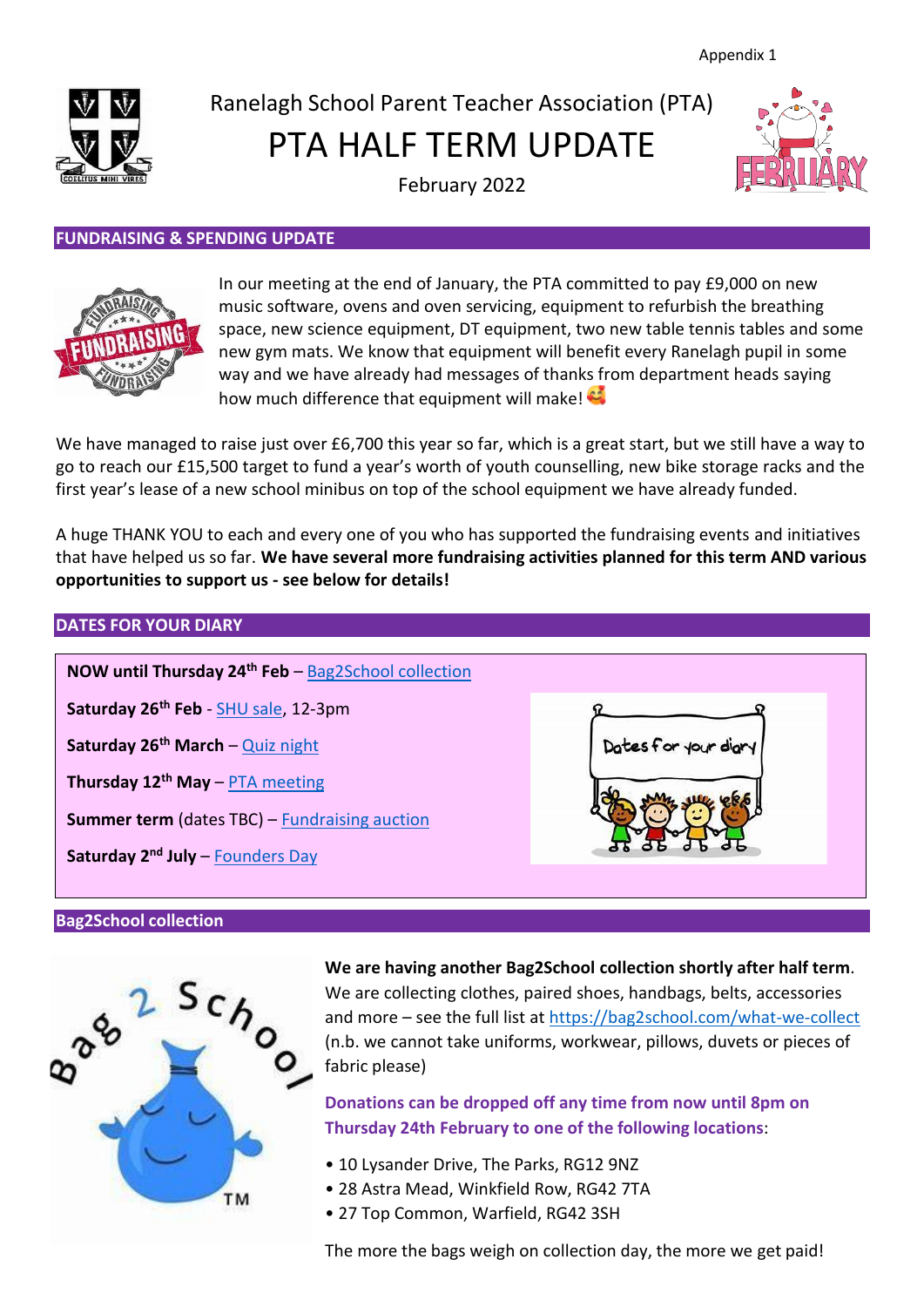

#### **Second hand uniform (SHU) sale**

# **SECOND HA**

## **Volunteers Needed!**

**We are planning to hold an in-person second hand uniform sale at school on Saturday 26th February 2022.** The sale will take place in the school hall. Appointments are not necessary - just turn up between 12pm and 3pm, but please be patient with us as we may need to restrict the number of people in the hall at any one time to ensure social distancing.

**We really need a few more volunteers to help at this SHU sale.** If you are able to help, even for just an hour, please email [secondhanduniform@ranelagh.bonitas.org.uk](mailto:secondhanduniform@ranelagh.bonitas.org.uk)

<span id="page-7-0"></span>**Quiz night**

**We are delighted to be planning our first in-person fundraising quiz for a couple of years on Saturday 26 March 2022, from 7pm**! If you're in the mood for having some fun with friends whilst also helping us raise vital funds for our school, get yourself a team and get signed up!



The details:

- Each team should have 6-8 players
- This is an adults only event
- Tickets are £10 per person, which includes your quiz entry fee and a selection of nibbles.
- Tickets are only available to purchase online here <https://www.jumblebee.co.uk/RanelaghPTAQuiz2022>
- We only have space for 15 teams in the school hall (to allow for plenty of space between tables and teams) so get organised and get your tickets early to secure your place!
- Tables are welcome to bring their own food / additional nibbles, but we ask that all drinks are purchased from the bar on the night.

At the point of purchasing your ticket(s) you will be asked to provide:

- The names of the people you are buying tickets for
- A contact email address
- Your team name

Any questions at all, please email us - [PTA@ranelagh.bonitas.org.uk](mailto:PTA@ranelagh.bonitas.org.uk)

<span id="page-7-1"></span>**Summer term PTA meeting**



**If you're interested in finding out about the work of the PTA and/or would like to support us, we would love to meet you.** Our next meeting is scheduled for Thursday 12th May 2022. Please [email us](mailto:PTA@Ranelagh.Bonitas.org.uk) and we will confirm where the meeting is taking place and send you over a copy of the agenda and papers.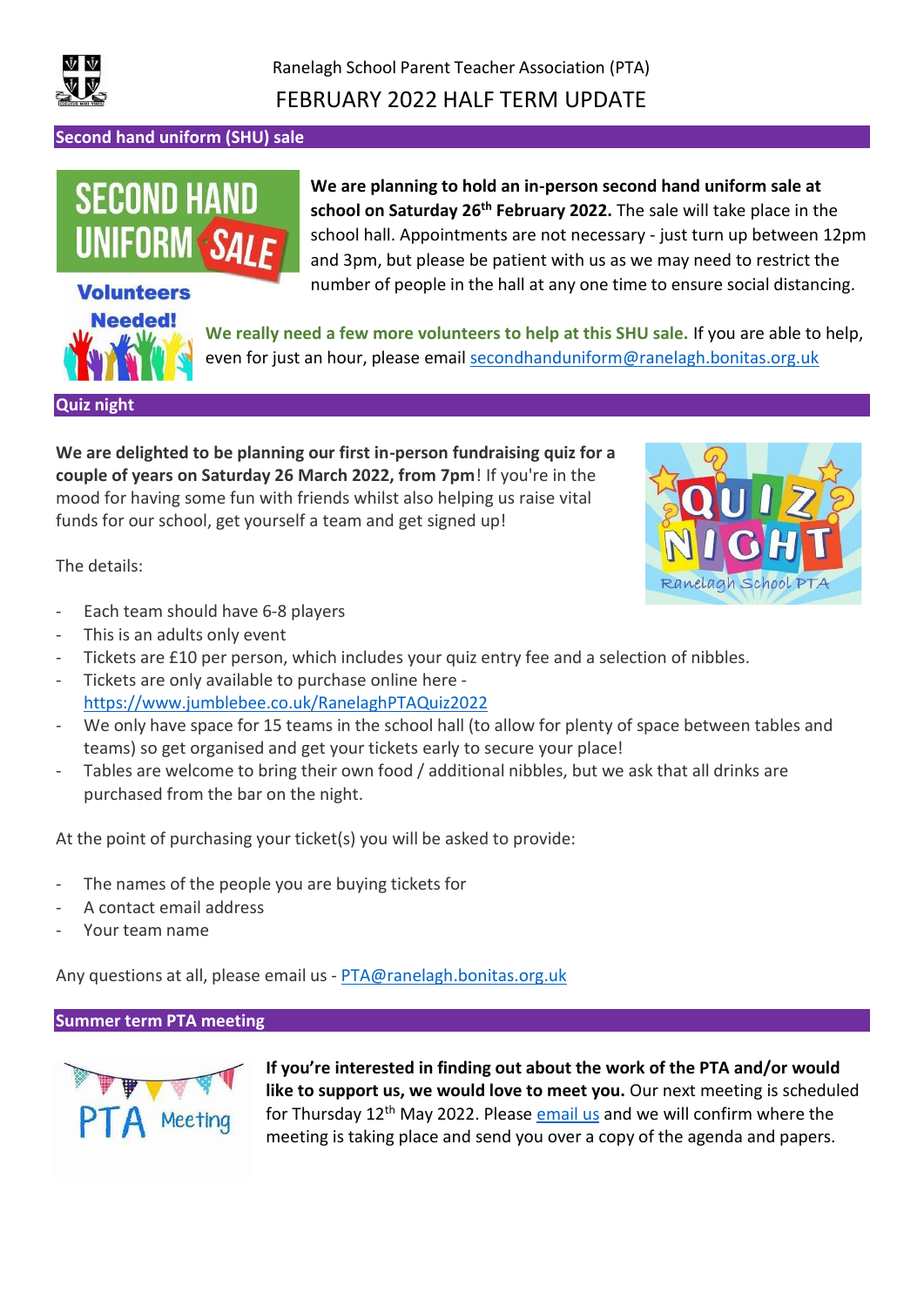

Ranelagh School Parent Teacher Association (PTA) FEBRUARY 2022 HALF TERM UPDATE

<span id="page-8-0"></span>**Summer auction**



As well as running in-person events, **we are hoping to run an online auction again in the summer. If you have anything that we could auction off, we would be VERY keen to hear from you!** Could you give us a voucher for a service? Could you give us a gift voucher? Could you persuade your employer to donate something? Do you have any unwanted gifts that someone else might want? Whatever you have, please get in [touch.](mailto:PTA@Ranelagh.Bonitas.org.uk)

**Founders day**

**We are delighted to be planning our first face-to-face Founders Day in two years at school on Saturday 2nd July.** 

**Ranelagh School Founders Day** 

Further details will be confirmed in time, but in the meantime, please do save the date in your diaries!

**Other ways you can support our fundraising efforts**



**[Bracknell](http://www.bracknellforestlottery.co.uk/support/ranelagh-school-pta) Forest Lottery** is a weekly lottery that raises money for local good causes. Tickets cost £1 each per week, with 50p of every pound going towards your chosen good cause. You have a 1 in 50 chance to win a prize every Saturday when the numbers are drawn, with a top prize of £25,000! That's much better odds of winning than the National Lottery or the Health Lottery! You can find full details and sign up here [www.bracknellforestlottery.co.uk/support/ranelagh-school-pta](http://www.bracknellforestlottery.co.uk/support/ranelagh-school-pta)



**KindLink** is the online fundraising platform we use for supporters to make one-off or ongoing donations towards PTA fundraising targets. Kindlink was set up to help charities like us raise more money whilst not losing out to high online processing fees. Giving is easy at [kindlink.com/charity/ranelagh-school-pta/profile](http://www.kindlink.com/charity/ranelagh-school-pta/profile)



Please sign up to **[easyfundraising.org.uk](http://easyfundraising.org.uk/)** and raise funds when you shop online at no extra cost to you! Just go to the webpage and register stating that Ranelagh School PTA – Berkshire is your chosen charity to receive any commission donated by the stores you shop from.

amazonsmile You shop. Amazon gives.

If shopping with Amazon simply sign up for their **[Amazon Smile](https://smile.amazon.co.uk/)** scheme and they too will make a donation every time you shop. It costs you nothing! Find out more here - <https://smile.amazon.co.uk/>

#### **GET IN TOUCH**



If you would like to know more about anything in this update, what the PTA do or how you can support us, email [PTA@Ranelagh.Bonitas.org.uk.](mailto:PTA@Ranelagh.Bonitas.org.uk)

You can also keep in touch with us through Facebook - [ranelaghschoolpta](https://www.facebook.com/ranelaghschoolpta/) and the [PTA](https://www.ranelagh.bracknell-forest.sch.uk/associations/parent-teacher-association/) [pages o](https://www.ranelagh.bracknell-forest.sch.uk/associations/parent-teacher-association/)n the school website.